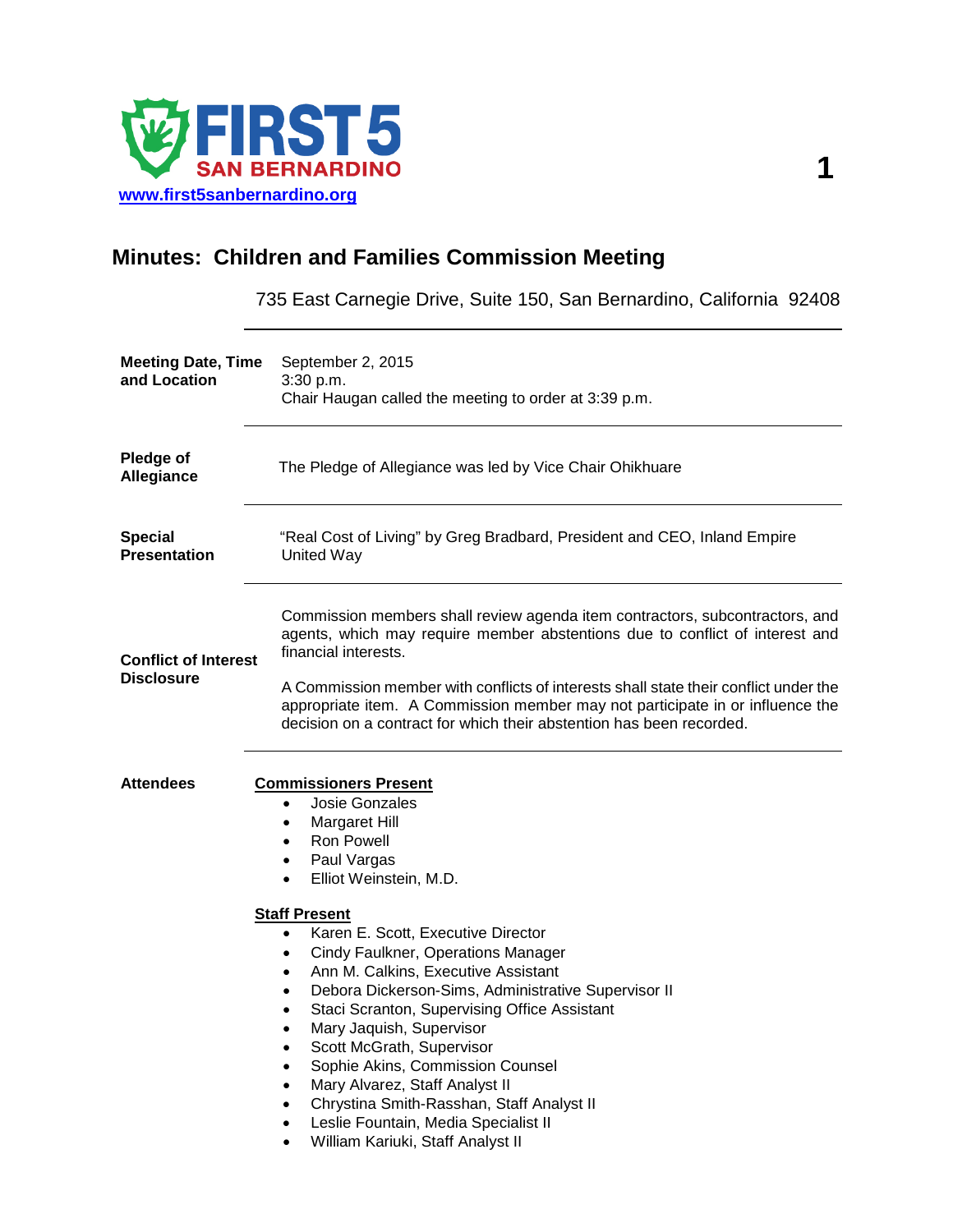| Report –             | The Full Advisory Committee met on August 20 – facilitated in part by Harder and Co. |
|----------------------|--------------------------------------------------------------------------------------|
| <b>Margaret Hill</b> | Advisory Committee received updates from First 5 staff on the following:             |
| <b>Advisory</b>      |                                                                                      |
| <b>Committee</b>     | Status of the First 5 California IMPACT funding;<br>٠                                |
| <b>Chair</b>         | Countywide Quality Rating Improvement System (QRIS);<br>٠                            |
|                      | Current Legislative and Policy issues;<br>$\bullet$                                  |
|                      | Strategic Plan review and alignment; and<br>٠                                        |

• Current initiatives and programs funded for Fiscal Year 2015-2016.

Early Learning, Child Health, and Research and Data Subcommittee members are scheduled to meet several times in the next few months. They will review existing data, analyze gaps and services and identify federal, state and local funding for leveraging opportunities. The deadline for making recommendations and finalizing priorities is October 15.

Next meeting is scheduled for 11:00 a.m. on October 22, 2015 at First 5.

#### **Report – Commission Meeting**

**Karen E. Scott Executive Director**

The next regular Commission meeting is scheduled for October 21st. The October meeting is held late in the month to accommodate the required presentation of the audit findings and the annual report. The annual report must contain the expenditure figures from the audit. Both are due to the State of California by November 1st.

For the Fiscal Year 2014-2015 audit there is a new accounting pronouncement that is required to be implemented called GASB 68. GASB 68 requires entities to give more detail and to book the liability on pensions. This is required of everyone. There has been a delay in obtaining the required information from the County related to First 5's pension amounts and status. There is a possibility that the audit may not be completed for the October 21 Commission meeting. The County is aware of the State deadline and is expediting the information as quickly as possible. The auditors are also aware of the situation. The consequence for the Commission for not getting the audit and annual report submitted to the State on time is a possible delay in receiving our next revenue allotment. If a delay is unavoidable, Commissioners will be notified and staff will present both reports at the November 4 meeting.

## **Legislative Updates**

While recently consulting with the County's Director of Governmental and Legislative Affairs, Ms. Scott shared information with Commissioners related to concerns regarding SBX2 13 - a new tobacco measure recently introduced that does not contain backfill language. Authors of such bills have previously discussed their intent and proposed content with First 5 CA or the First 5 Association and those proposals have always included backfill language for Prop 10 and the other tobacco tax funded programs.

First 5 Association advocates have now informed Commissions that assurances have been received by the legislative leadership that the backfill **WILL** be in the new tobacco tax bill (Pan/Hernandez) if it moves forward. First 5 California and the First 5 Association are holding off on any position on the bill until the next revised version.

Legislative leaders have stated that the \$2 Tobacco Tax bill will not move forward until other Special Session bills have shown promise on the Assembly floor.

The focus now is on three key bills that legislative leaders have identified as threshold tests for moving forward. Over the next week, First 5 Advocates will be carefully tracking the following SBX 2 bills: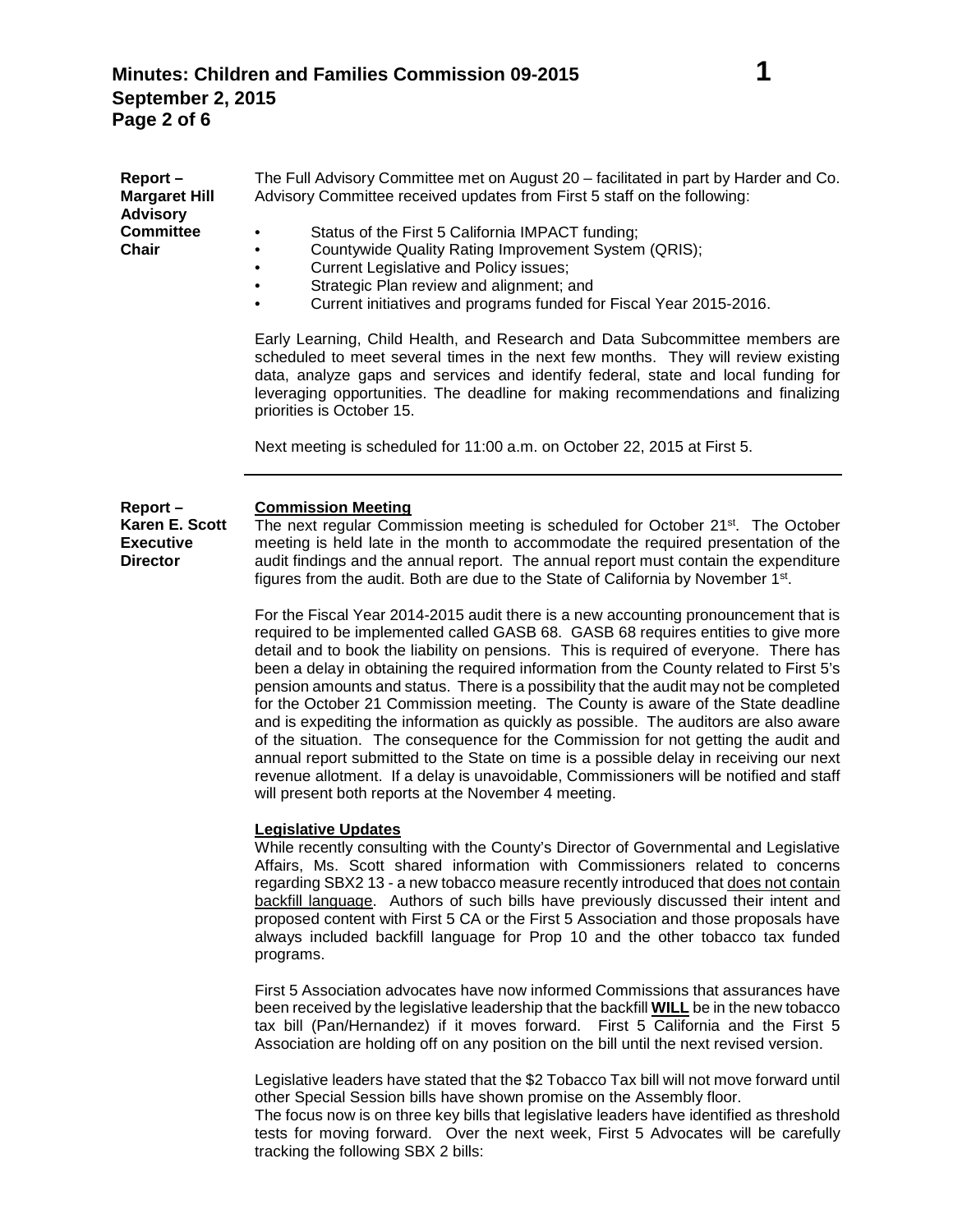- SBX2 7 (Ed Hernandez)/ABX2 8 (Jim Wood) Increases age of sale for tobacco products to 21
- SBX2 9 (Mike McGuire)/ABX2 10 (Richard Bloom) Allows local jurisdictions to tax tobacco

Legislators will be looking to First 5 to reinforce support positions on these bills. The ability to demonstrate interest of First 5's to support these bills on tobacco/e-cigarette regulation and local control will directly impact the ability to engage on amendments to the tobacco tax bill. In short, First 5 CA, First 5 Association and Commissions that are able are aiming to show a strong First 5 voice to demonstrate the power of the First 5 movement. First 5 CA and the First 5 Association support the Regulation of E-Cigarettes.

First 5 Association does a wonderful job serving all Commissions in advocating for the Prop 10 program – for our children ages prenatal through age 5.

The following fact sheets will be placed on the First 5 website: "The Time to Reinvest in the First 5 Years is Now" and "Investing in California's Children".

## **Countywide Vision – Vision2Read**

The Countywide Vision Education Element Group, led by County Superintendent of Schools Ted Alejandre and CSUSB President Tomás Morales, has taken the lead in addressing the regional goal to partner with all sectors of the community to support the success of every child from cradle to career. This goal began with development of our "Cradle to Career Roadmap" that identifies key milestones in every child's academic and social journey toward a career.

The Education Element Group, with support from the other Vision Element Groups, has developed the **Vision2Read** initiative as a year-long campaign that will focus the entire community around importance of literacy and encourage us to ensure that all of our children have the opportunity to become proficient readers.

On Saturday, September 19, from 8 a.m. – 1 p.m., SBCSS and CSUSB will kick off the Vision2Read Initiative at its Annual Family Reading Rally at the College of Education. We ask that you join us to promote literacy in our county and encourage teachers, parents, students and the community to attend the event.

### **CA Children Need a Strong Early Learning Plan**

One of the most alarming statistics is the extent to which poverty impacts the growing number of children in the Southern California region. About a quarter of California's children live within families without enough resources to make ends meet at a basic level. First 5 recently received an inquiry from a concerned citizen about what the Commission is doing to support families living in tragic circumstances.

Although First 5 programs and services are not "means-tested", public assistance or necessarily geared to low-income, disadvantaged children and families, the fact of the matter and the data we collect indicates that the Commission's investment serves just such children as the largest population.

First 5 seeks to identify root causes of issues affecting children's development and optimal well-being and apply evidenced-based solutions that generate positive outcomes. Research suggests that poverty in the first few years of life may undermine brain development, adversely affect overall health status, and lead to both diminished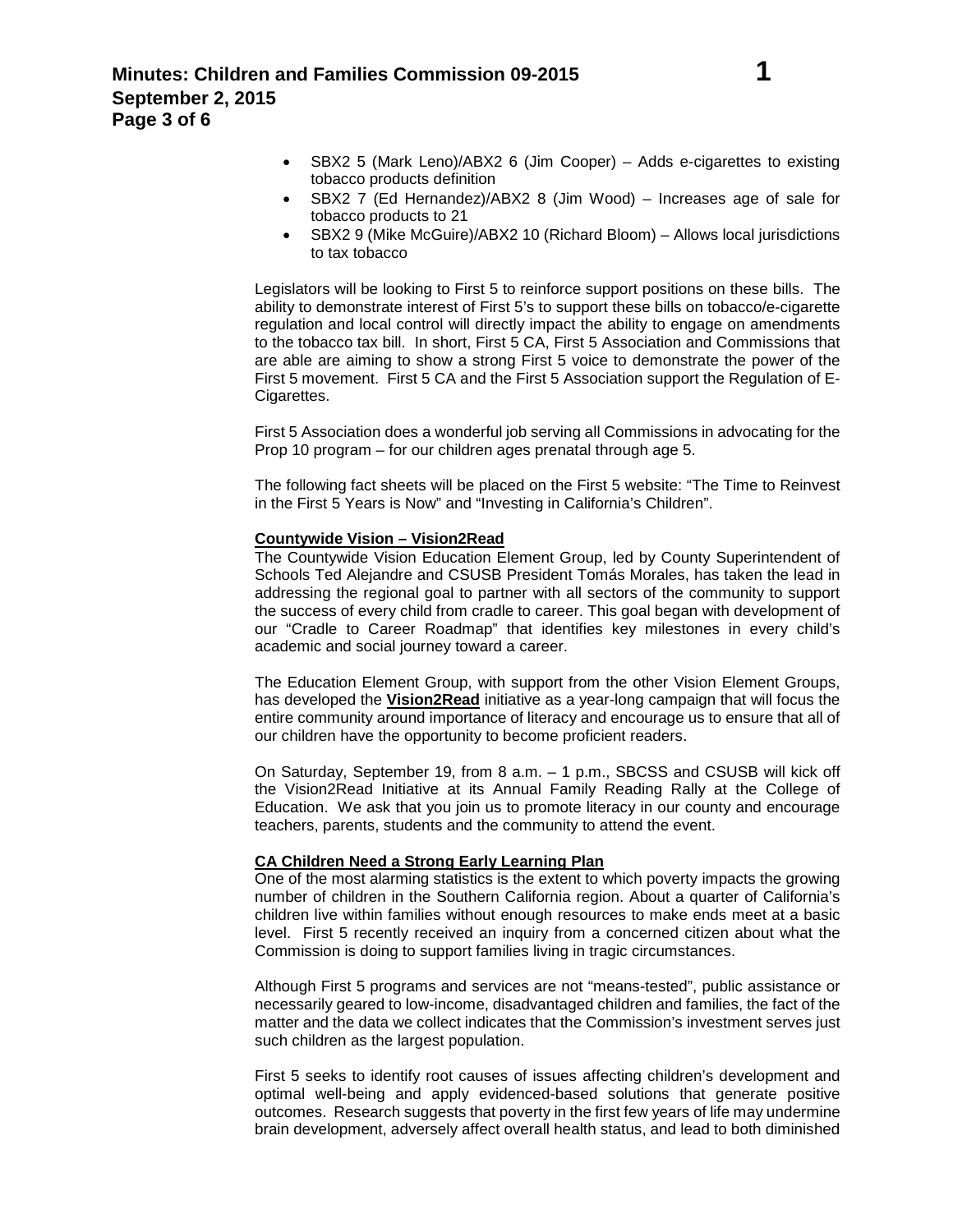success in early elementary school grades, and lower chances of ever completing high school.

Compared to their peers, children living in poverty are more likely to have physical health problems such as low birth weight or lead poisoning, and are also more likely to have behavioral and emotional problems.

Children living in poverty also tend to exhibit cognitive difficulties, as shown in achievement test scores, and are less likely to complete basic education.

First 5's across the State, facing similar concerns, often strategize and share solutions to improve Child Outcomes. The article in this month's ED report is one such "share point" – the idea of developing a strong, state-wide comprehensive Early Learning Plan to benefit all children to include voluntary home visiting for new and expecting parents, universal developmental screening and interventions for infants and toddlers and establishing a statewide kindergarten readiness assessment tool to help us measure (and respond) whether children are equipped and ready to enter and succeed in school. This is the mantra and mission of First 5's and our contribution to breaking the cycle of poverty. It is refreshing to acknowledge that California State leaders are moving in the direction of making our children the State's number one priority.

Inland Empire United Way is a valuable partner in addressing the County's poverty issues and serving as the resource and referral solution for families in need. IEUW also shares a common goal of improving health and education for low income children and vulnerable families.

Linda Haugan, Commission Chair and Ms. Scott have had the pleasure of working with Greg Bradbard through a collaborative association called Funder's Alliance. Mr. Bradbard shared his report "Struggling to Get By – The Real Cost Measure in California". Ms. Scott asked Mr. Bradbard to share highlights with the Commission as a special presentation at today's Commission meeting.

### **Talk. Read. Sing Messaging Campaign**

The "All Aboard the Reading Railroad" event is now the "Talk.Read.Sing Fest" and it will be held in Hesperia in October and in Redlands in November. Page 3 of the ED report provides valuable information about early developmental screening including the American Academy of Pediatrics recommendations to address the 61% of surveyed children who are underscreened.

**Changes to the Agenda** No changes

> A motion was made by Commissioner Weinstein and seconded by Commissioner Gonzales to approve the Consent Item. Without further comment or objection, motion carried by unanimous vote.

**Consent**

| Item No. | <b>CONSENT</b>                                                                                                     |
|----------|--------------------------------------------------------------------------------------------------------------------|
|          | Approve minutes of August 5, 2015 Commission Meeting<br>(Presenter: Ann M. Calkins, Executive Assistant, 252-4252) |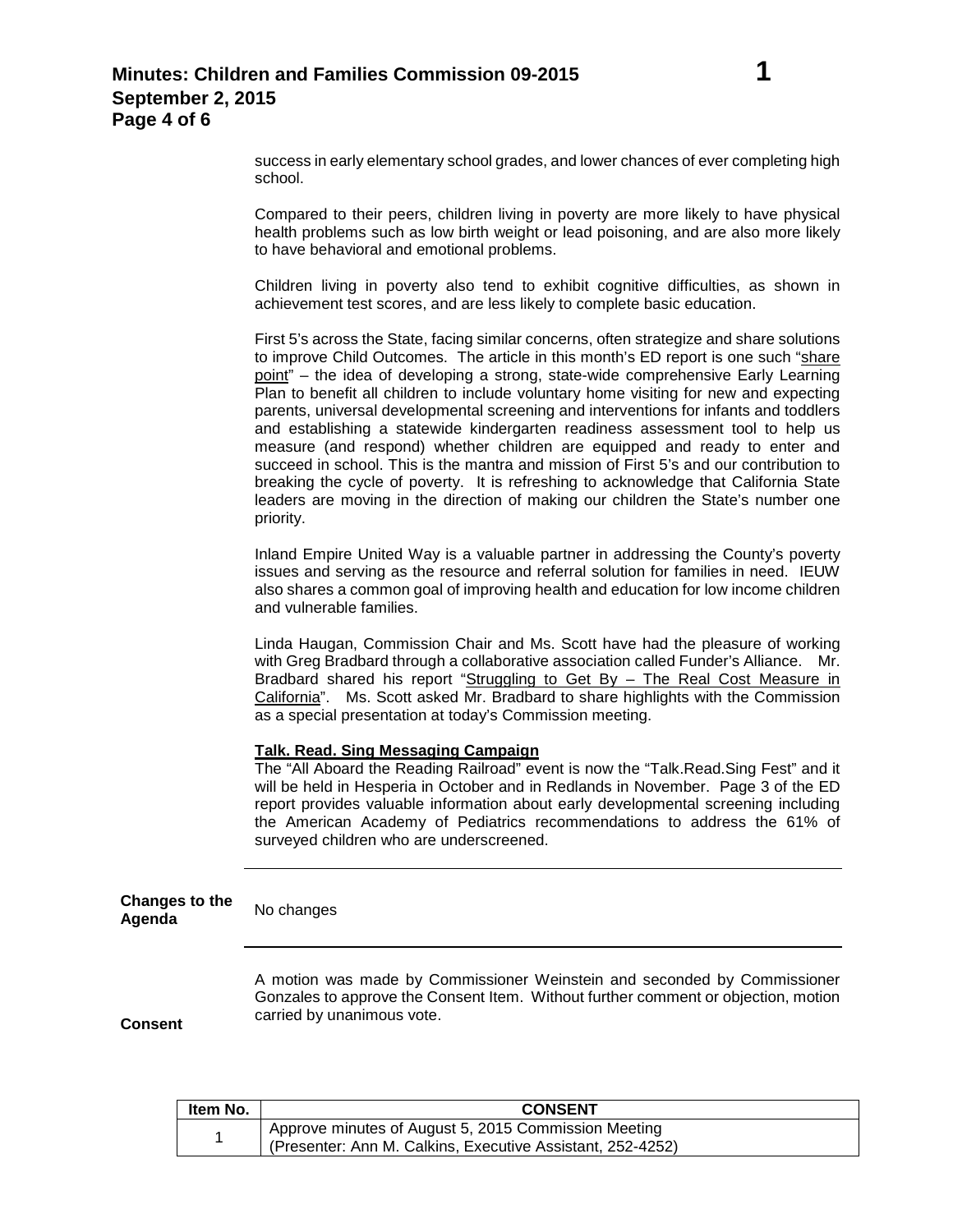|   | Approve employment contracts between the County of San Bernardino, Children       |
|---|-----------------------------------------------------------------------------------|
|   | and Families Commission, for the three-year period of September 19, 2015          |
|   | through September 18, 2018, with options to extend the term of the contracts for  |
|   | a maximum of three successive one-year periods at the discretion of the Assistant |
|   | Executive Officer for Human Services, with the following:                         |
|   | a. Tammy Jacobe, Office Assistant II, for an annual cost of \$41,340 (\$27,560)   |
| 2 | Salary, \$13,780 Benefits).                                                       |
|   | b. Walid Wahba, Accountant II, for an annual cost of \$73,946 (\$50,648 Salary,   |
|   | \$23,298 Benefits).                                                               |
|   | 2. Direct the Assistant Executive Officer for Human Services to transmit all      |
|   | documents in relation to contract extensions to the Clerk of the Board within 30  |
|   | days of execution.                                                                |
|   | (Presenter: Karen E. Scott, Executive Director, 252-4252)                         |

| Item No. | <b>DISCUSSION</b>                                                                                                                                                                                                                                                                                                                                                                             |
|----------|-----------------------------------------------------------------------------------------------------------------------------------------------------------------------------------------------------------------------------------------------------------------------------------------------------------------------------------------------------------------------------------------------|
| 3        | Conduct Public Hearing of the Children and Families Commission for San Bernardino<br>County's Strategic Plan for Fiscal Years 2015-2020 to acknowledge minor revisions,<br>which will be active for the remainder of Fiscal Year 2015-2016.<br>(Presenter: Cindy Faulkner, Operations Manager, 252-4253)<br>The Public Hearing was conducted. No public comments were presented on this item. |
| 4        | Repeal of CFC SB 04-01 A3 Community Investments Policy.<br>(Presenter: Karen E. Scott, Executive Director, 252-4252)<br><b>Discussion</b><br><b>None</b><br><b>Public Comment</b>                                                                                                                                                                                                             |
|          | <b>None</b><br>A motion was made by Commissioner Hill and seconded by Commissioner Weinstein<br>to approve Agenda Item 4. Without further comment or objection, motion carried by<br>unanimous vote.                                                                                                                                                                                          |
| 5        | Adopt Amendment No. 5 to CFC SB 04-04 Procurement Policy to provide clarity and<br>align with procedures and practice.<br>(Presenter: Karen E. Scott, Executive Director, 252-4252)<br><b>Discussion</b><br>None<br><b>Public Comment</b><br>None<br>A motion was made by Commissioner Vargas and seconded by Commissioner Hill to                                                            |
|          | approve Agenda Item 5. Without further comment or objection, motion carried by<br>unanimous vote.                                                                                                                                                                                                                                                                                             |

**Public Comment** Dr. Pat Krizek, Rialto Unified School District